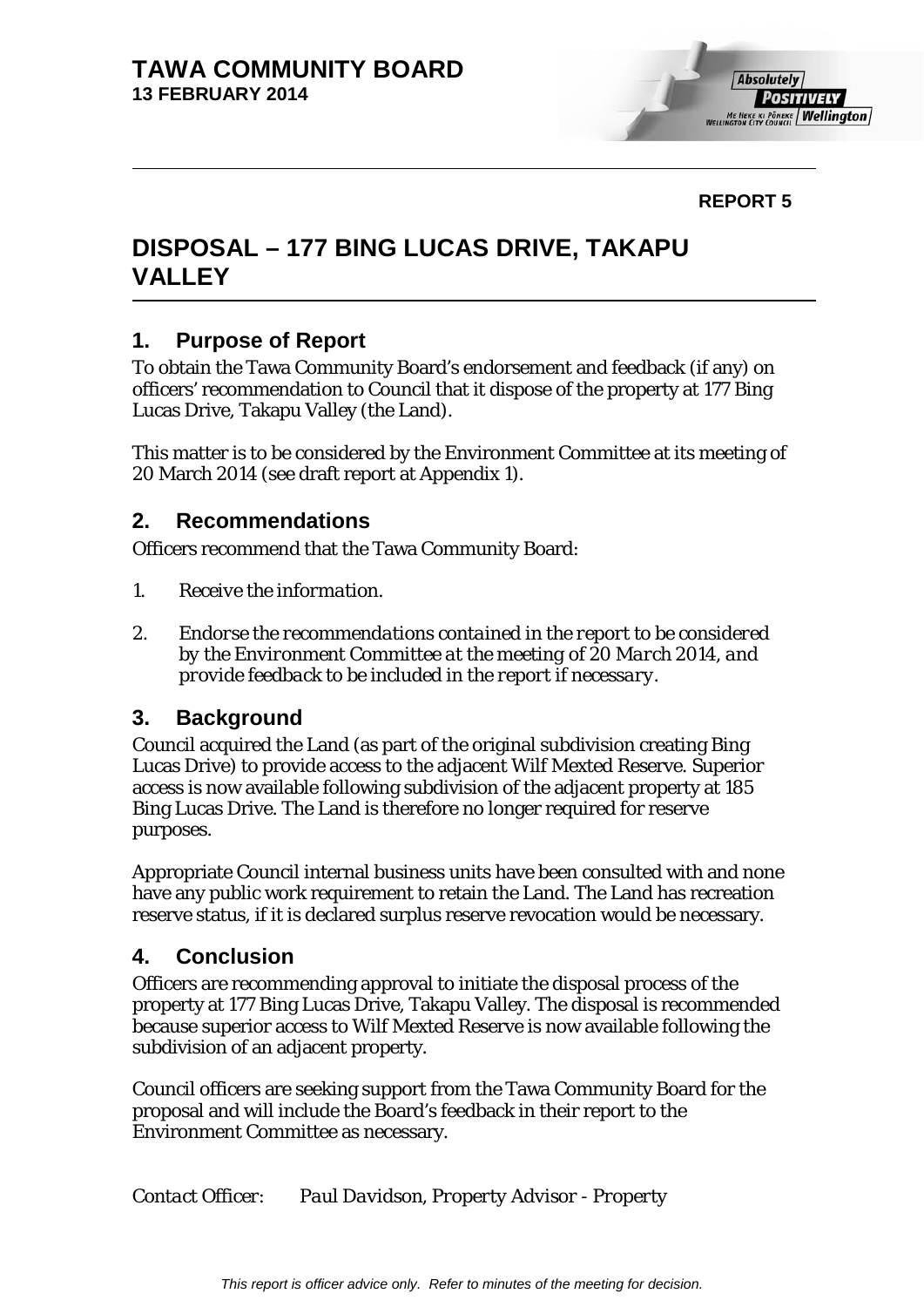# **APPENDIX 1**

# **ENVIRONMENT COMMITTEE 20 March 2014**



# **DISPOSAL – 177 BING LUCAS DRIVE, TAKAPU VALLEY**

# **1. Purpose of report**

To obtain approval to initiate the disposal process of the property at 177 Bing Lucas Drive, Takapu Valley (the Land) by revocation of the reserve status pursuant to Section 24 of the Reserves Act 1977. If reserve revocation is successful, then pursuant to Section 40 of the Public Works Act 1981 (PWA), declare the Land as no longer required for a public work purpose, and authorise Council officers to proceed with offer back investigations and disposal.

Refer to Appendix 1 for an aerial plan with the Land shown outlined bold white.

# **2. Executive summary**

Council acquired the Land (as part of the original subdivision creating Bing Lucas Drive) to provide access to the adjacent Wilf Mexted Reserve. Superior access is now available following subdivision of an adjacent property. The Land is therefore no longer required for reserve purposes.

Appropriate Council internal business units have been consulted with on the proposal to sell the Land and none have any public work requirement for it.

The Land has recreation reserve status, if it is declared surplus then that would need to be revoked.

# **3. Recommendations**

Officers recommend that the Strategy and Policy Committee:

- *1. Receive the information.*
- *2. Recommend that the Council:*
	- *(a) Agree to revoke the reserve status of 177 Bing Lucas Drive, Takapu Valley (CFR Identifier 342412) pursuant to section 24 of the Reserves Act 1977.*
	- *(b) Authorise the Chief Executive Officer to conclude the reserve revocation of 177 Bing Lucas Drive, Takapu Valley.*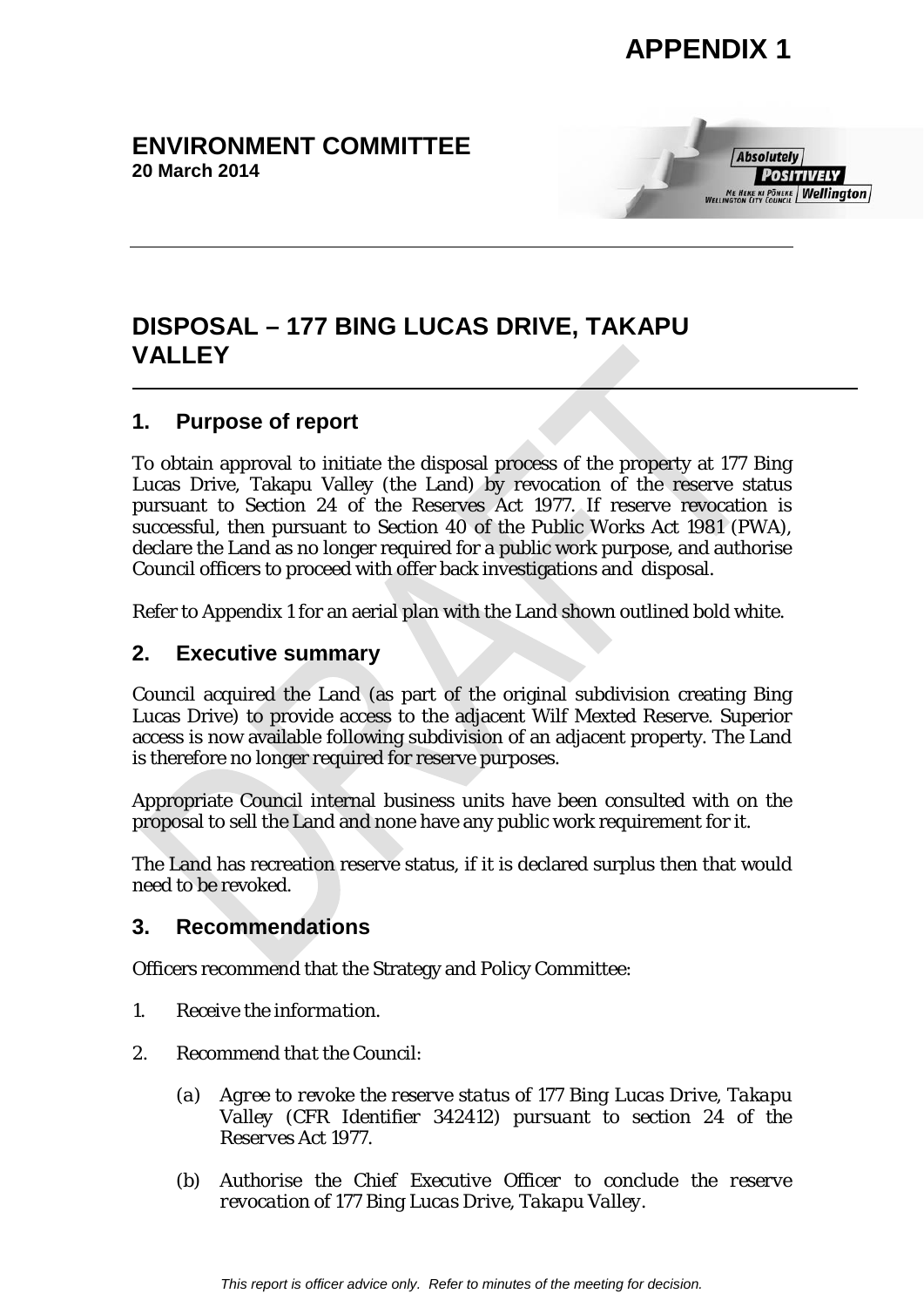- *(c) If the reserve revocation is successful, agree that the property at 177 Bing Lucas Drive, Takapu Valley is not required for a public work and is surplus to requirements.*
- *(d) Subject to 177 Bing Lucas Drive, Takapu Valley being declared surplus, authorise Council officers to commission a section 40 Public Works Act 1981 report from a suitably qualified consultant to identify whether this property must be offered back to a former owner or their successor in title, or whether an exemption from offer back applies under section 40(2), 40(3) or 40(4) of the Public Works Act 1981.*
- *(e) If 177 Bing Lucas Drive is declared surplus, approve its disposal.*
- *(f) Delegate to the Chief Executive Officer the power to take all actions necessary to sell 177 Bing Lucas Drive, Tawa in accordance with the provisions of the Public Works Act 1981.*
- *3. Note:*
	- *(a) That the reserve revocation is conditional on no sustained objections being received following public notification of the intention to revoke the reserve status in accordance with section 24 of the Reserves Act 1977.*
	- *(b) That if sustained objections are received to the reserve revocation, a further report will be presented to Council to decide whether to uphold them or not.*
	- *(c) The consent of the Minister of Conservation to be obtained in accordance with section 24 of the Reserves Act 1977.*

# **4. Background**

#### *4.1 Acquisition History*

In the early 2000's this eastern part of Tawa was subdivided and the Land was vested to Council for use as access to Wilf Mexted Reserve. It was allocated the street address of 177 Bing Lucas Drive. Part of the Wilf Mexted Reserve is shown shaded green on the aerial in Appendix 1.

In 2009 while seeking the Minister of Conservation's approval to Council's Northern Reserves Management Plan, it was identified that some parcels of land vested to Council had not been classified as reserve in accordance with the Reserves Act 1977. 177 Bing Lucas Drive was one such area of land. Following gazette notice late 2009, the recreation reserve classification was duly registered on the title in early 2010.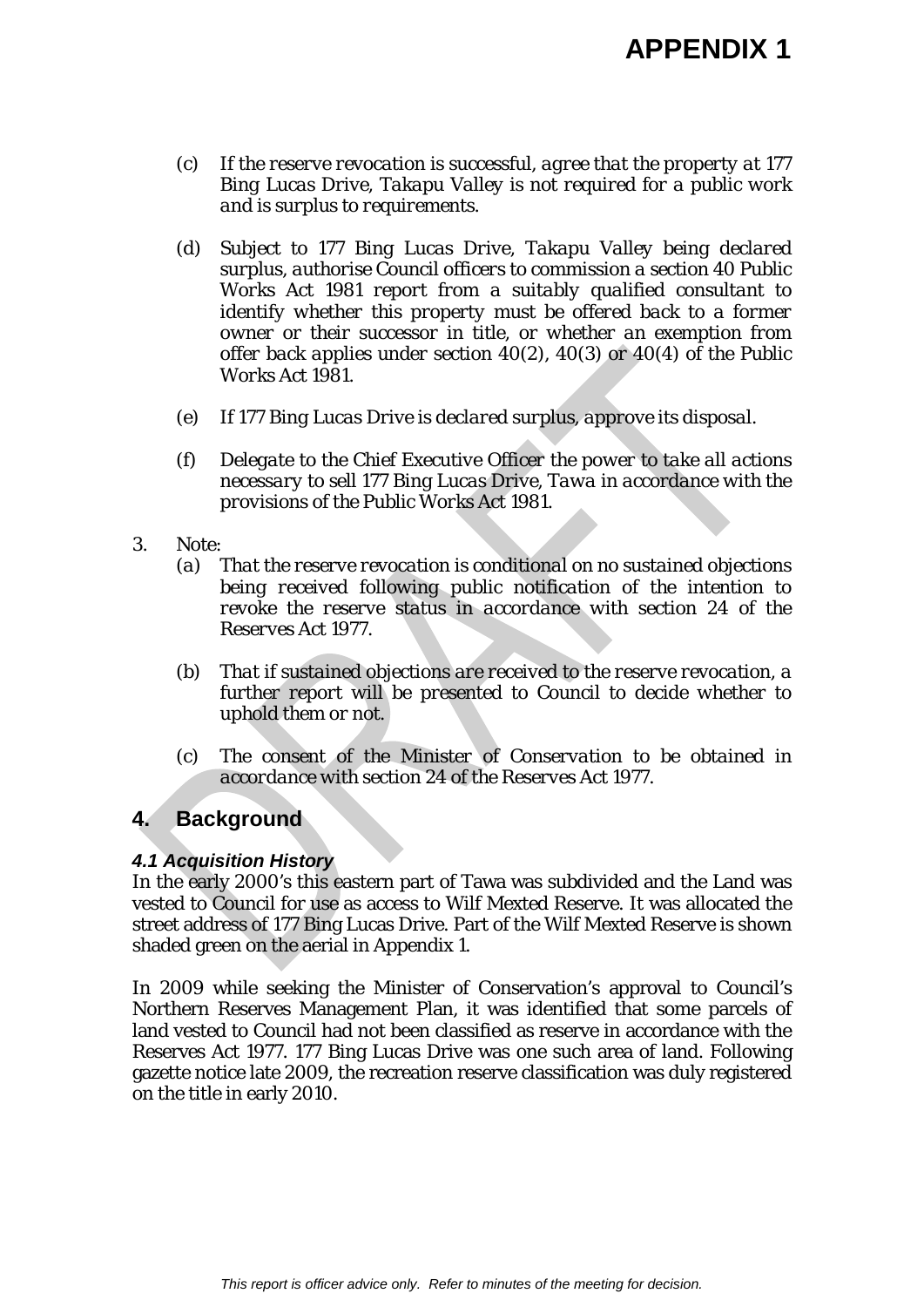#### *4.2 Property details*

| Area                          | $1067 \,\mathrm{m}^2$           |
|-------------------------------|---------------------------------|
| Legal Description             | Lot 54 DP 371702 CFR Identifier |
|                               | 342412                          |
| Zoning                        | <b>Open Space B</b>             |
| <b>Book Value (2013/2014)</b> | \$2,980.45                      |

The Land consists of a long thin strip measuring approximately 9 m wide by 129 m long. It is steeply sloping up from Bing Lucas Drive and is covered mainly in grass and gorse.

It is a difficult grade to construct track access for both walkers and bikers and during subdivision of adjacent land officers worked with the developer to assess the feasibility of a better more accessible access being built through this new subdivision.

# **5. Discussion**

## *5.1 Internal Consultation*

Officers have identified a superior access route to Wilf Mexted Reserve over land that is currently part of 185 Bing Lucas Drive. A subdivision is underway for 185 Bing Lucas Drive, with Council to receive land as a reserve contribution. The reserve land would become part of Wilf Mexted Reserve and provide access to Bing Lucas Drive over it. This new access makes the Land surplus to requirements for open space purposes.

Subdivision plan showing the proposed new route

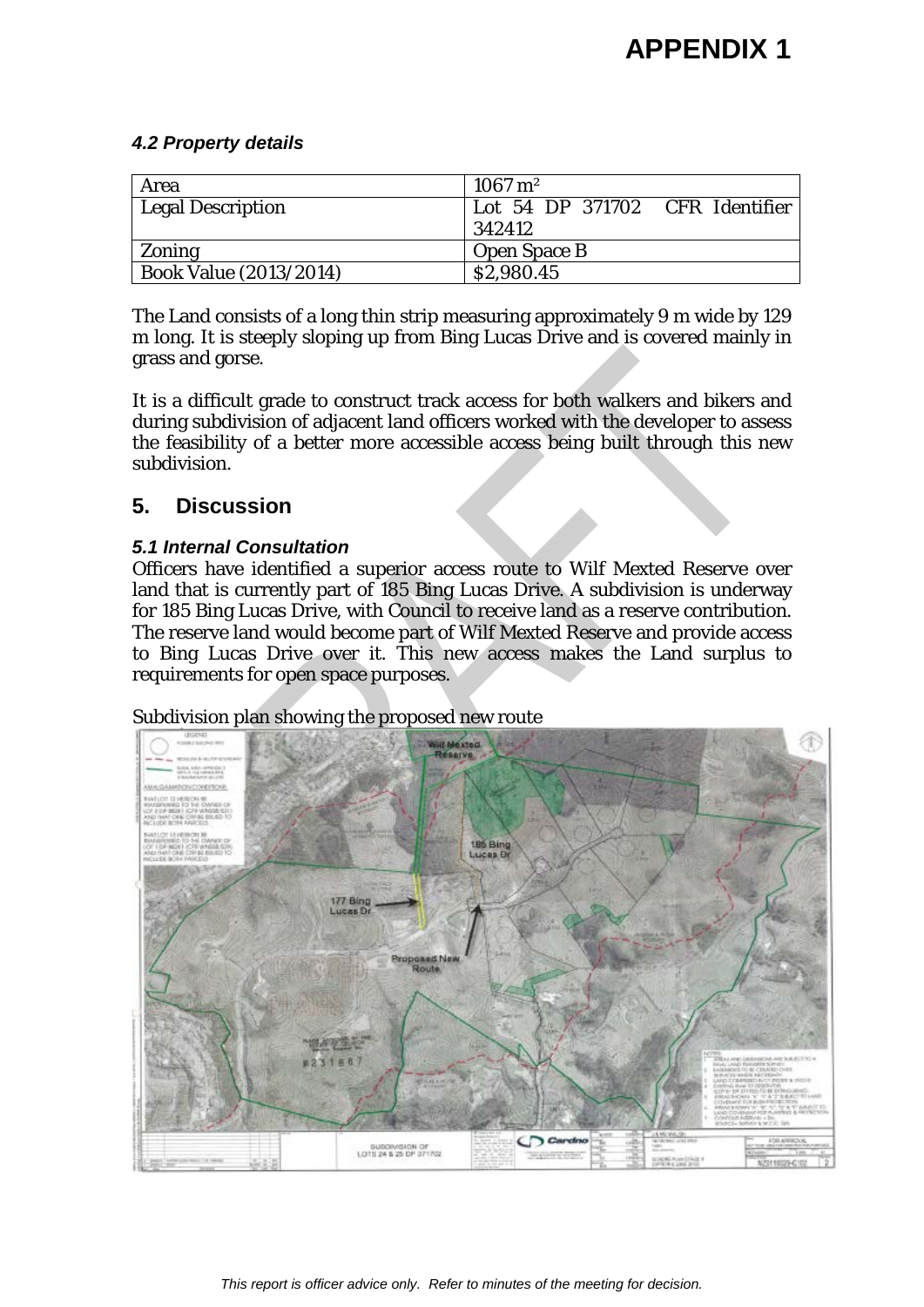The preliminary step in any proposed disposal is consultation with Council's business units. Given the Land's long thin shape and location only the Urban Development, Transport Planning and Strategic Asset Planning business units were consulted with. All confirmed they have no interest in the Land.

#### *5.2 External Consultation*

As the Land is classified recreation reserve under the Reserves Act 1977 reserve revocation is required prior to disposal. This will be carried out under section 24 of the Reserves Act and requires Ministerial approval. Public notification is required following the process in section 224 of the Reserves Act.

The acquisition history will be confirmed by the section 40 Public Works Act 1981 investigations.

The Friends of Tawa Bush Reserves are supportive of the proposal.

The Tawa Community Board have (TBC) their approval after considering this proposal at their meeting held on 13 February 2014.

#### *5.3 Likely sale to an adjoining neighbour*

The area surrounding the Land is zoned Rural having a minimum lot size of one hectare under the operative District Plan. If the Land is declared surplus then it is likely the section 40 Public Works Act 1981 investigation recommendations will be that given the Land's size, shape and location it would only be reasonable to sell it to an owner of one of the two adjoining properties, for amalgamation with their existing title.

Both neighbours have been advised of Council's proposal to sell the Land, with both indicating an interest in purchasing it.

No current market valuation of the Land has been obtained at the time of preparing this report. At time of sale officers will obtain a current market valuation from an independent qualified valuer, and any sale price would be based on that.

#### *5.4 Significance Policy/ Strategic Assets*

Under Council's Significance Policy, the sale of the Land would not be deemed significant.

#### *5.5 Climate Change*

The proposed disposal will have no impacts on any climate change considerations.

#### *5.6 LTP Implications*

Any sale proceeds generated will be used to offset Council borrowing, and any costs of sale will be offset against sale proceeds.

#### *5.7 Next Steps*

If the recommendations of this report are accepted the next steps would be –

• Publicly notify the reserve revocation proposal.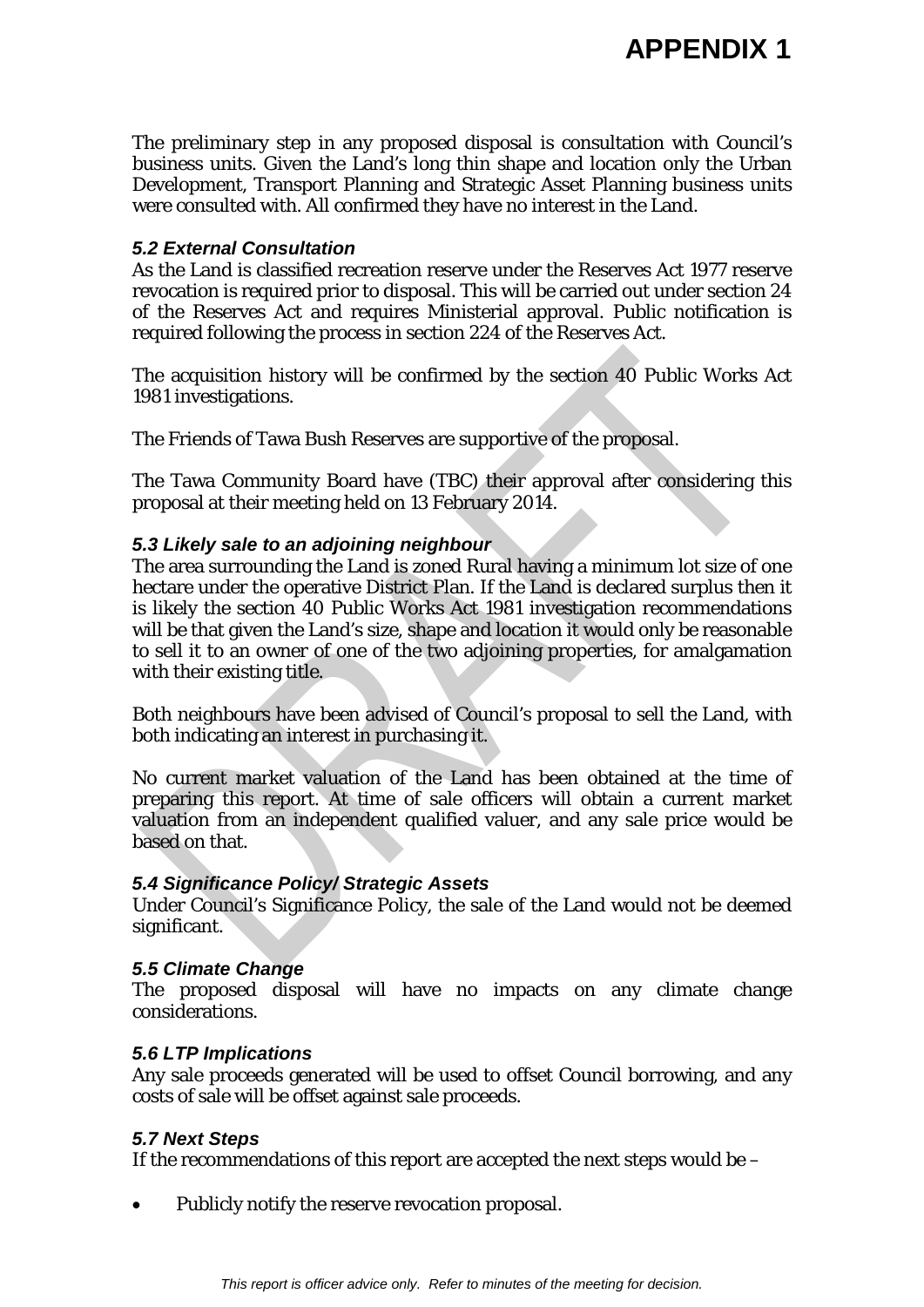- If objections are received, a further report to Council will be needed along with hearings (if required) to decide whether they should be upheld or not.
- If objections are not upheld, Council will refer them to the Minister of Conservation for decision.
- Publish the reserve revocation notice in the New Zealand gazette.
- Investigate and implement any section 40 offer back obligations.
- Report to the Chief Executive Officer, with a recommendation to either proceed with an offer back, or to agree that an exemption applies.
- If offer back is applicable, obtain a current market valuation, and offer the land back to the former owner, or their successors.
- If an offer back exemption is applicable, or the former owner or their successors are not interested in a re-purchase, proceed to negotiate with either the two adjoining neighbours, or tender on the open market to the best advantage of Council.

# **6. Conclusion**

Officers recommend that the Committee recommend to Council, that it approve revoking the reserve status of 177 Bing Lucas Drive. Once the revocation process is complete to then carry out section 40 PWA offer back investigations to confirm whether or not an offer back exemption applies, and if there was, then pursue sale to one of the two adjoining neighbours, or tender on the open market to the best advantage of Council.

Contact Officer : *Paul Davidson, Property Advisor, Property*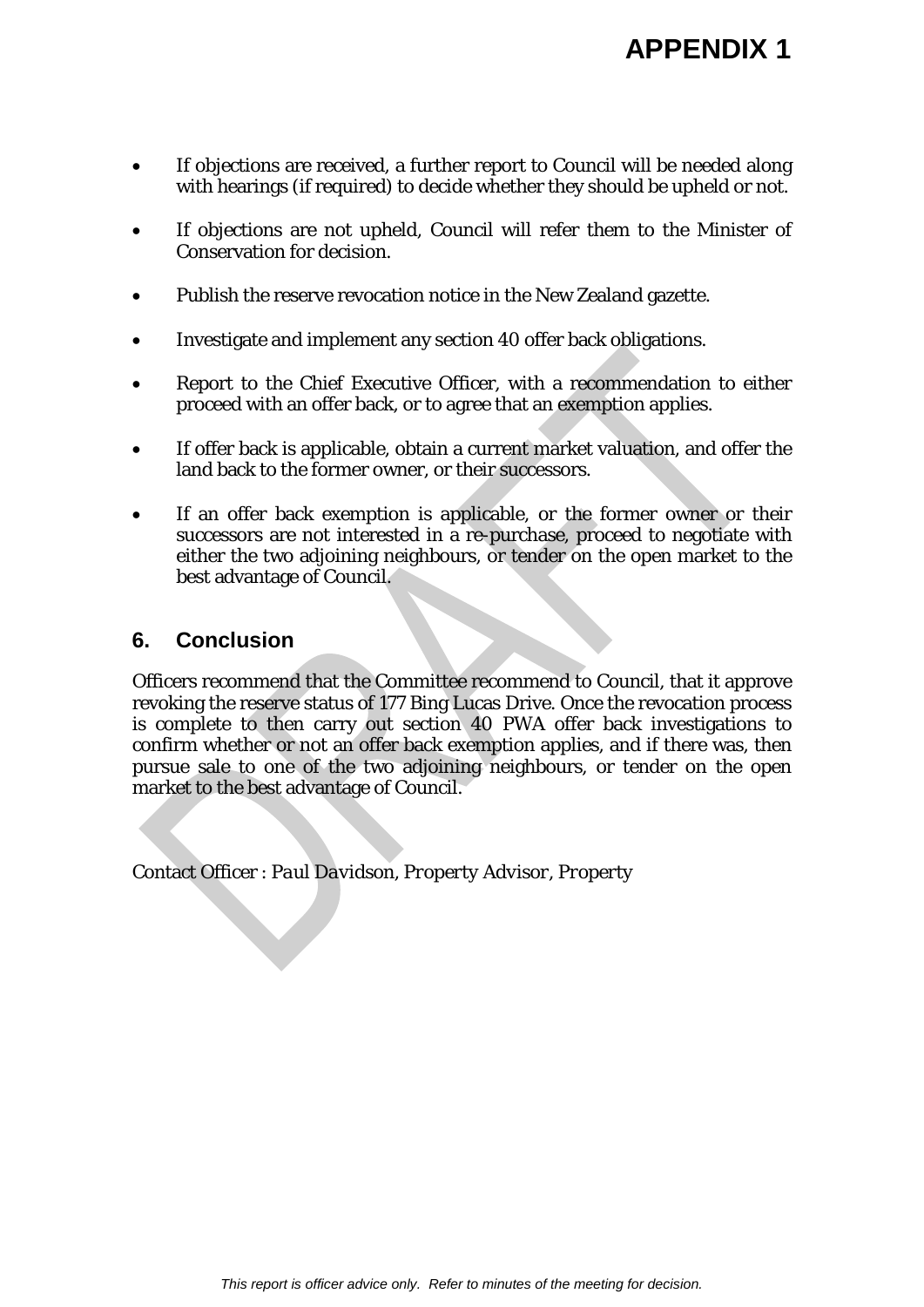#### **1) Strategic fit / Strategic outcome**

*In line with the Council's financial principles, assets that are declared surplus to strategic or operational requirements are sold.*

#### **2) LTP / Annual Plan reference and long term financial impact**

*Provision for undertaking this work is contained within the overall organisational budget. There are no adverse financial implications imposed on the Council arising from this disposal proposal. This proposal will benefit the Council in financial terms from the sale of the land.*

#### **3) Iwi considerations**

*There are no implications.*

#### **4) Decision-making**

*This is not a significant decision. Parks, Sport and Recreation being Council's asset owner do not consider it necessary to retain the Land.*

#### **5) Consultation**

#### **a) General consultation**

*Relevant Council business units have been given the opportunity to demonstrate whether they have an interest in this property. None had any interest.*

#### **b) Consultation with Maori**

*This matter has not warranted any consultation with Maori due to the areas minimum 1ha minimum lot size, meaning that it would only be appropriate to sell the Land to the owner of an adjoining property.* 

#### **6) Legal implications**

*Any sale and purchase agreements will be prepared by the Council's Solicitors.* 

### **7) Consistency with existing policy**

*The recommendations of this report are consistent with WCC policy.*